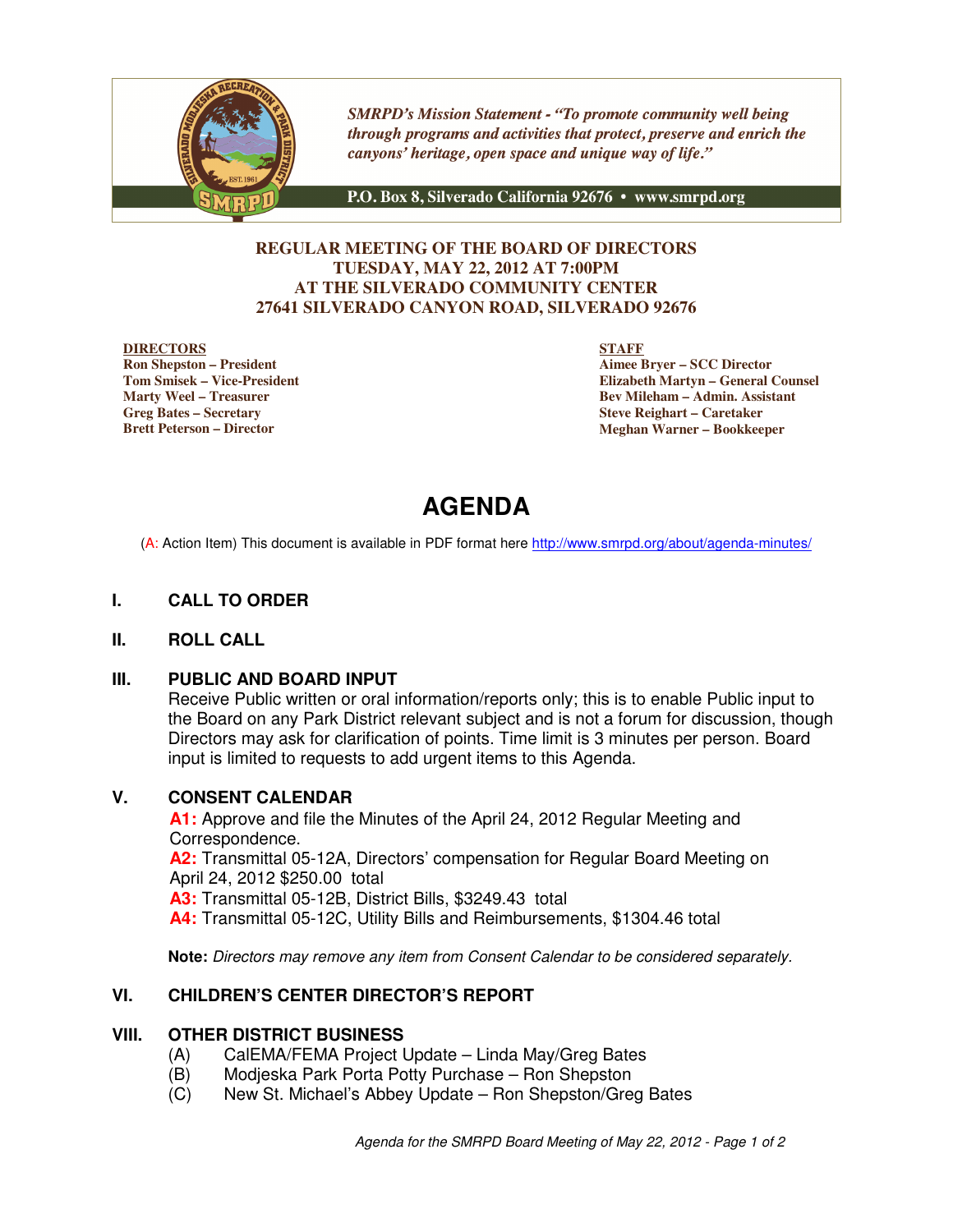- (D) Holtz Ranch Heritage Preservation Ron Shepston
- (E) Daffodil Days Bev Mileham/Ron Shepston
- (F) Live Oak Project Ron Shepston

### **IX. COMMITTEES**

NOTE: There will be no discussion of Committee issues unless agendized below or added to the Agenda by majority vote of the Board in Section III to address issues that require immediate attention for reasons to be explained in the motion to add. Other comments can be made under Director Comments.

### **STANDING COMMITTEES AND REPRESENTATIVES:**

- (A) **RECREATION** (Peterson)
- (B) **FINANCE** (Weel)
- (C) **PERSONNEL** (Shepston)
- (D) **OPEN SPACE AND TRAILS** (Peterson, Bates)
- (E) **FACILITIES MAINTENANCE AND SAFETY** (Weel, Peterson)

# **AD HOC COMMITTEES & REPRESENTATIVES:**

- (F) **ISDOC REPRESENTATIVE (**Shepston)
- (G) **PRESERVATION & RESTORATION** (Smisek)
- (H) **COMMUNICATIONS & DISTRICT OUTREACH** (Smisek)
- (I) **SILVERADO CHILDREN'S CENTER** (Shepston) **Children's Center Advisory Committee** (Shepston, Bryer) (Public Members: Dawn Lynch, Julia Jones-Tester, Deborah Johnson)

# **X. DIRECTOR'S COMMENTS**

Pursuant to Government Code §54954.2 members of the Board of Directors or Staff may ask questions for clarification, make brief announcements, make brief reports on their activities. The Board or a Board member may provide a reference to Staff or other resources for factual information, request Staff to report back at a subsequent meeting concerning any matter, or direct that a matter of business be placed on a future Agenda.

- (1) Director Smisek
- (2) Director Bates
- (3) Director Shepston
- (4) Director Peterson
- (5) Director Weel

### **XI. ADJOURNMENT**

The next regular meeting of the Board of Directors will be at the Silverado Community Center, 27641 Silverado Canyon Road at 7:00 PM on June 26, 2012.

Materials related to an item on this agenda submitted after distribution of the agenda packet are either available for public inspection at the Silverado Library, and posted on the SMRPD website at http://www.smrpd.org/about/agenda-minutes/. Materials prepared by SMRPD will be available at the meeting, those provided by others after the meeting.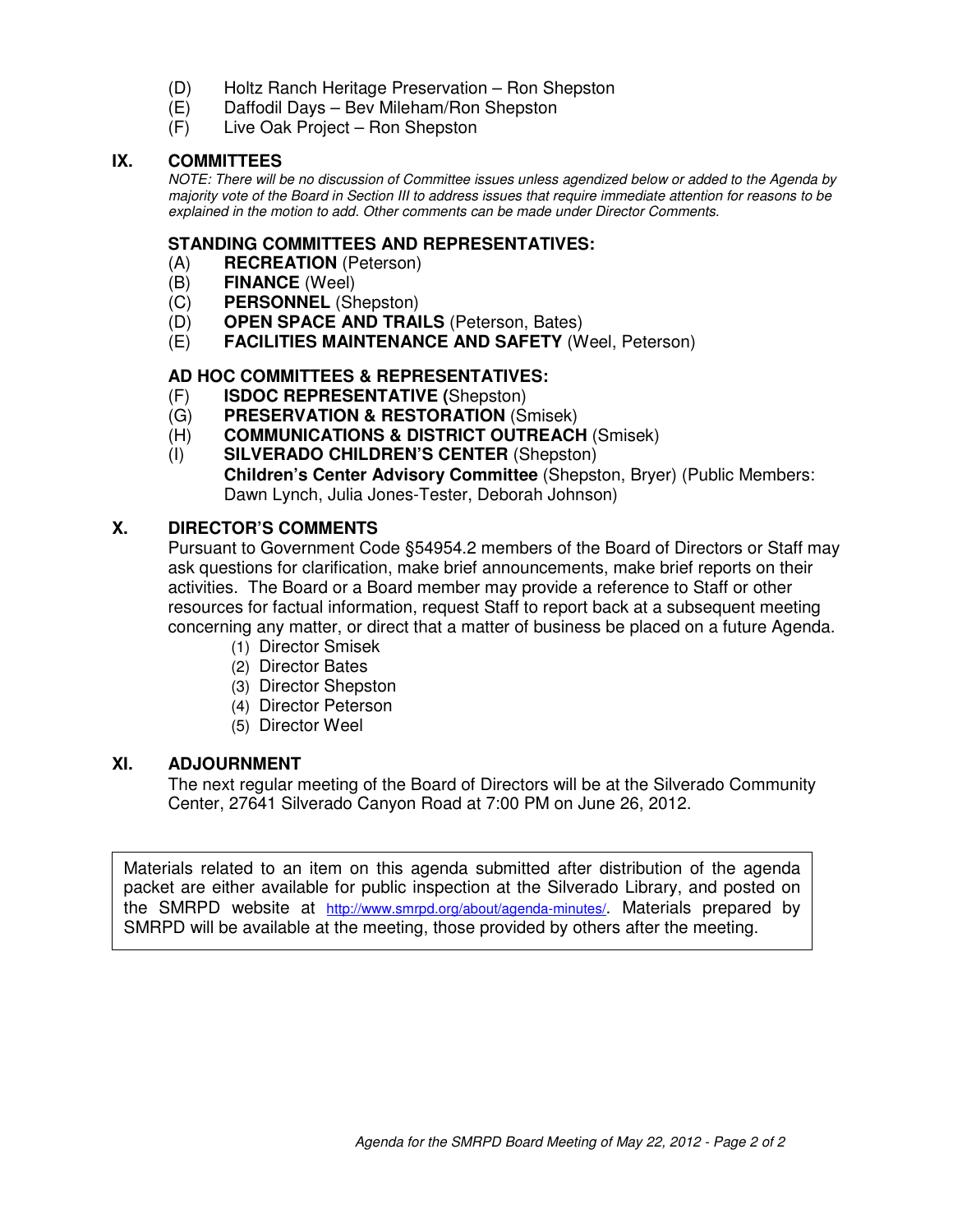# **LOCALLY GOVERNED DISTRICT DATE: 05/15/12 CLAIMS TRANSMITTED FOR PAYMENT REPORT 05-12A**

Sil-Mod Rec. and Parks Dist. THE COUNTY AUDITOR IS AUTHORIZED TO PO Box 8 DRAW THIS CHECK FROM Silverado, CA 92676 **FUND: 728 BUDGET CONTROL: 728** 

| PAYEE NAME AND ADDRESS<br>SOCIAL SECURITY /TAX ID                              | <b>DATE</b><br><b>INVOICE#</b> | <b>DEPT</b><br><b>V700</b> | <b>OBJT</b><br>REV/<br><b>BS ACCT</b> | <b>UNIT</b><br>900 | <b>AMOUNT</b> |                | <b>AC'S USE ONLY</b><br>DOC NUMBER | SC |
|--------------------------------------------------------------------------------|--------------------------------|----------------------------|---------------------------------------|--------------------|---------------|----------------|------------------------------------|----|
| <b>VC-4415</b><br><b>Brett Peterson</b><br>P.O. Box 613<br>Silverado, CA 92676 | 4/24/2012                      | <b>V700</b>                | 0100                                  | 900                | \$            | 50.00          |                                    |    |
| <b>VC-4543</b><br><b>Martin Weel</b><br>28614 Modjeska Canyon Road             | 4/24/2012                      | <b>V700</b>                | 0100                                  | 900                | \$<br>\$      | 50.00<br>50.00 | 1099                               |    |
| Modjeska, CA 92676<br><b>VC-9989</b><br>Ron Shepston<br>P.O. Box               |                                |                            |                                       |                    | \$            | 50.00          | 1099                               |    |
| 31311 Silverado Canyon Road<br>Silverado, CA 92676<br><b>VC-9990</b>           | 4/24/2012                      | <b>V700</b>                | 0100                                  | 900                | \$<br>\$      | 50.00<br>50.00 | 1099                               |    |
| <b>Greg Bates</b><br>28100 Modjeska Canyon Road<br>Modjeska, CA 92676          | 4/24/2012                      | <b>V700</b>                | 0100                                  | 900                | \$            | 50.00          |                                    |    |
| <b>VC-1539</b><br><b>Tom Smisek</b><br>P.O. Box 374<br>Silverado, CA 92676     | 4/24/2012                      | <b>V700</b>                | 0100                                  | 900                | \$<br>\$      | 50.00<br>50.00 | 1099                               |    |
|                                                                                |                                |                            |                                       |                    | \$            | 50.00          | 1099                               |    |

The claims listed above totaling **\$250.00** of the Board of Directors of this District and I certify that the payees named who are described in Government Code Section 3101 have taken an oath or affirmation required by Government Code Section 3102. are approved for payment pursuant to an order entered in the Minutes

\_\_\_\_\_\_\_\_\_\_\_\_\_\_\_\_\_\_\_\_\_\_\_\_\_\_\_\_\_\_ \_\_\_\_\_\_\_\_\_\_\_\_\_\_\_\_\_\_\_\_\_\_\_\_\_\_\_\_\_\_\_\_\_ \_\_\_\_\_\_\_\_\_\_\_\_\_\_\_\_\_\_\_\_\_\_\_\_\_\_\_\_\_\_\_\_\_\_

APPROVED BY COUNTERSIGNED BY ATTESTED AND/OR COUNTERSIGNED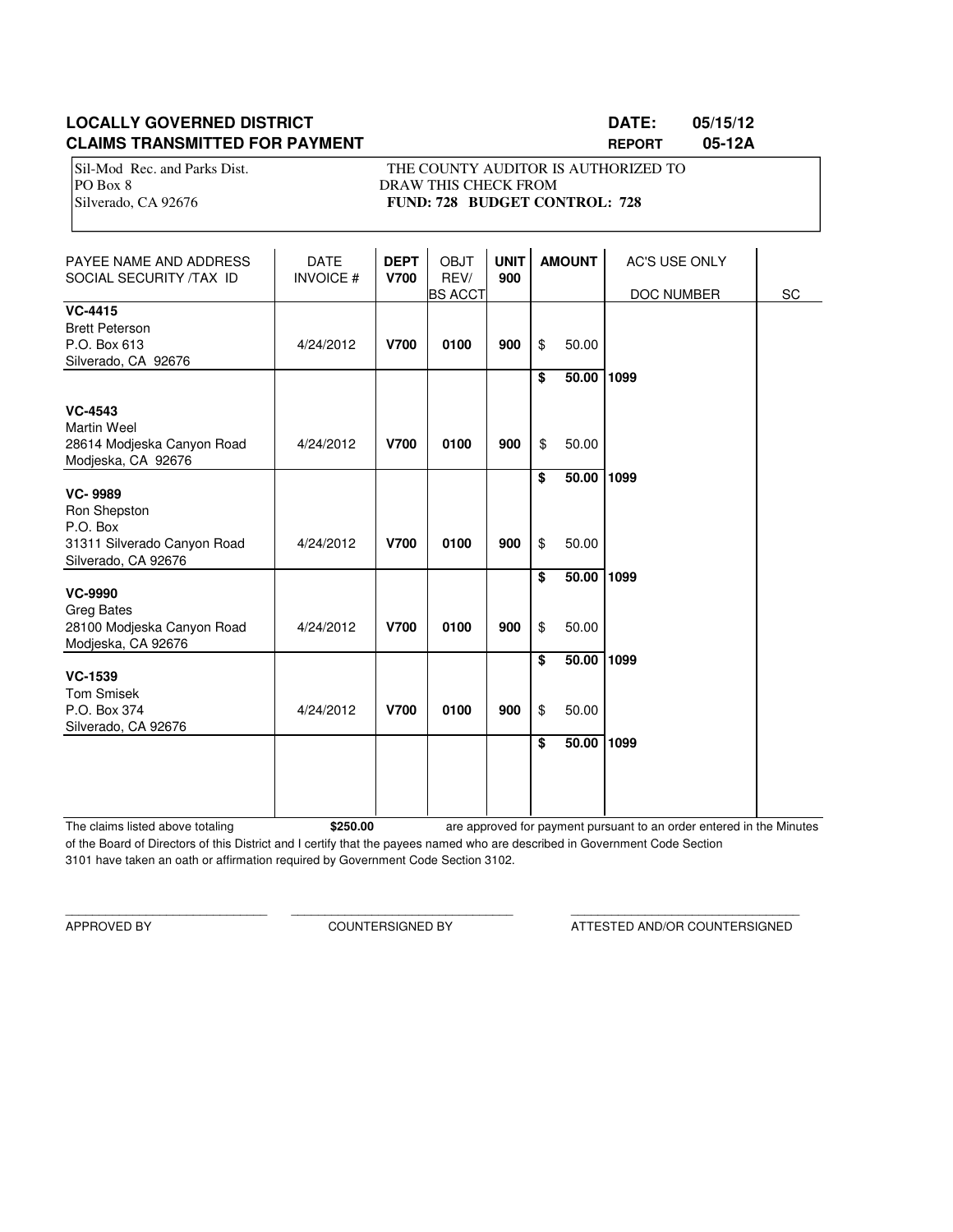| <b>LOCALLY GOVERNED DISTRICT</b>      | <b>DATE</b>   | 5/15/2012 |
|---------------------------------------|---------------|-----------|
| <b>CLAIMS TRANSMITTED FOR PAYMENT</b> | <b>REPORT</b> | 05-12B    |

# Sil-Mod Rec. and Parks Dist. THE COUNTY AUDITOR IS AUTHORIZED TO

| $P.O.Box$ 8<br>Silverado, CA 92676                | DRAW THIS CHECK FROM FUND: 728 BUDGET CONTROL: 728 |                            |              |                    |                 |               |    |
|---------------------------------------------------|----------------------------------------------------|----------------------------|--------------|--------------------|-----------------|---------------|----|
|                                                   |                                                    |                            |              |                    |                 |               |    |
| PAYEE NAME AND ADDRESS<br>SOCIAL SECURITY /TAX ID | DATE<br><b>INVOICE#</b>                            | <b>DEPT</b><br><b>V700</b> | OBJT<br>REV/ | <b>UNIT</b><br>900 | <b>AMOUNT</b>   | AC'S USE ONLY |    |
|                                                   |                                                    |                            | BS ACCT      |                    |                 | DOC NUMBER    | SC |
|                                                   |                                                    |                            |              |                    |                 |               |    |
| <b>VC-2027</b>                                    | <b>INVOICE #10971</b>                              | <b>V700</b>                | 1400         | 900                | \$340.00        |               |    |
| COOKSMITH LANDSCAPING                             | <b>INVOICE #11036</b>                              | <b>V700</b>                | 1400         | 900                | \$16.00         |               |    |
| 630 N. TUSTIN AVE #1518                           | <b>INVOICE #10952</b>                              | <b>V700</b>                | 1400         | 900                | \$235.00        |               |    |
| ORANGE, CA 92867                                  | <b>INVOICE #11026</b>                              | <b>V700</b>                | 1400         | 900                | \$16.00         |               |    |
|                                                   |                                                    |                            |              |                    | \$607.00        |               |    |
|                                                   |                                                    |                            |              |                    |                 |               |    |
| <b>VC-2760</b>                                    |                                                    |                            |              |                    |                 |               |    |
| <b>MEGHAN WARNER</b>                              |                                                    |                            |              |                    |                 |               |    |
| P.O. BOX 177                                      | <b>INVOICE #12-63</b>                              | <b>V700</b>                | 1900         | 900                | \$250.00        |               |    |
| SILVERADO, CA 92676                               |                                                    |                            |              |                    |                 |               |    |
|                                                   |                                                    |                            |              |                    | \$250.00 1099   |               |    |
| <b>VC-2865</b>                                    |                                                    |                            |              |                    |                 |               |    |
| <b>STEVE REIGHART</b>                             | INVOICE #3029                                      | <b>V700</b>                | 1900         | 900                | \$270.00        |               |    |
| 27641 SILVERADO CANYON ROAD                       | INVOICE #3030                                      | <b>V700</b>                | 1900         | 900                | \$281.25        |               |    |
| SILVERADO, CA 92676                               | INVOICE #3031                                      | <b>V700</b>                | 1900         | 900                | \$180.00        |               |    |
|                                                   |                                                    |                            |              |                    | \$731.25 1099   |               |    |
|                                                   |                                                    |                            |              |                    |                 |               |    |
| <b>VC-4740</b>                                    |                                                    |                            |              |                    |                 |               |    |
| HOME DEPOT                                        |                                                    |                            |              |                    |                 |               |    |
| PO BOX 183176                                     | INVOICE DATED: 05/04/12                            | <b>V700</b>                | 1400         | 900                | \$69.18         |               |    |
|                                                   |                                                    |                            |              |                    |                 |               |    |
| COLUMBUS, OH 43218-3176                           |                                                    |                            |              |                    | \$69.18         |               |    |
|                                                   |                                                    |                            |              |                    |                 |               |    |
| VC-10921                                          |                                                    |                            |              |                    |                 |               |    |
| LINDA MAY                                         |                                                    |                            |              |                    |                 |               |    |
|                                                   |                                                    |                            |              |                    |                 |               |    |
| <b>PO BOX 244</b><br>SILVERADO, CA 92676          | INVOICE #2012-5-15-1                               | <b>V700</b>                | 1900         | 900                | \$1,592.00      |               |    |
|                                                   |                                                    |                            |              |                    | \$1,592.00 1099 |               |    |
|                                                   |                                                    |                            |              |                    |                 |               |    |
|                                                   |                                                    |                            |              |                    |                 |               |    |
|                                                   |                                                    |                            |              |                    |                 |               |    |
|                                                   |                                                    |                            |              |                    |                 |               |    |
|                                                   |                                                    |                            |              |                    |                 |               |    |
|                                                   |                                                    |                            |              |                    |                 |               |    |
|                                                   |                                                    |                            |              |                    |                 |               |    |
|                                                   |                                                    |                            |              |                    |                 |               |    |
|                                                   |                                                    |                            |              |                    |                 |               |    |
|                                                   |                                                    |                            |              |                    |                 |               |    |
|                                                   |                                                    |                            |              |                    |                 |               |    |
|                                                   |                                                    |                            |              |                    |                 |               |    |
|                                                   |                                                    |                            |              |                    |                 |               |    |
|                                                   |                                                    |                            |              |                    |                 |               |    |
|                                                   |                                                    |                            |              |                    |                 |               |    |
|                                                   |                                                    |                            |              |                    |                 |               |    |
|                                                   |                                                    |                            |              |                    |                 |               |    |
|                                                   |                                                    |                            |              |                    |                 |               |    |
|                                                   |                                                    |                            |              |                    |                 |               |    |
|                                                   |                                                    |                            |              |                    |                 |               |    |
|                                                   |                                                    |                            |              |                    |                 |               |    |

The claims listed above totaling **\$3,249.43** are approved for payment pursuant to an order entered in the Minutes

of the Board of Directors of this District and I certify that the payees named who are described in Government Code Section 3101 have taken an oath or affirmation required by Government Code Section 3102.

APPROVED BY COUNTERSIGNED BY ATTESTED AND/OR COUNTERSIGNED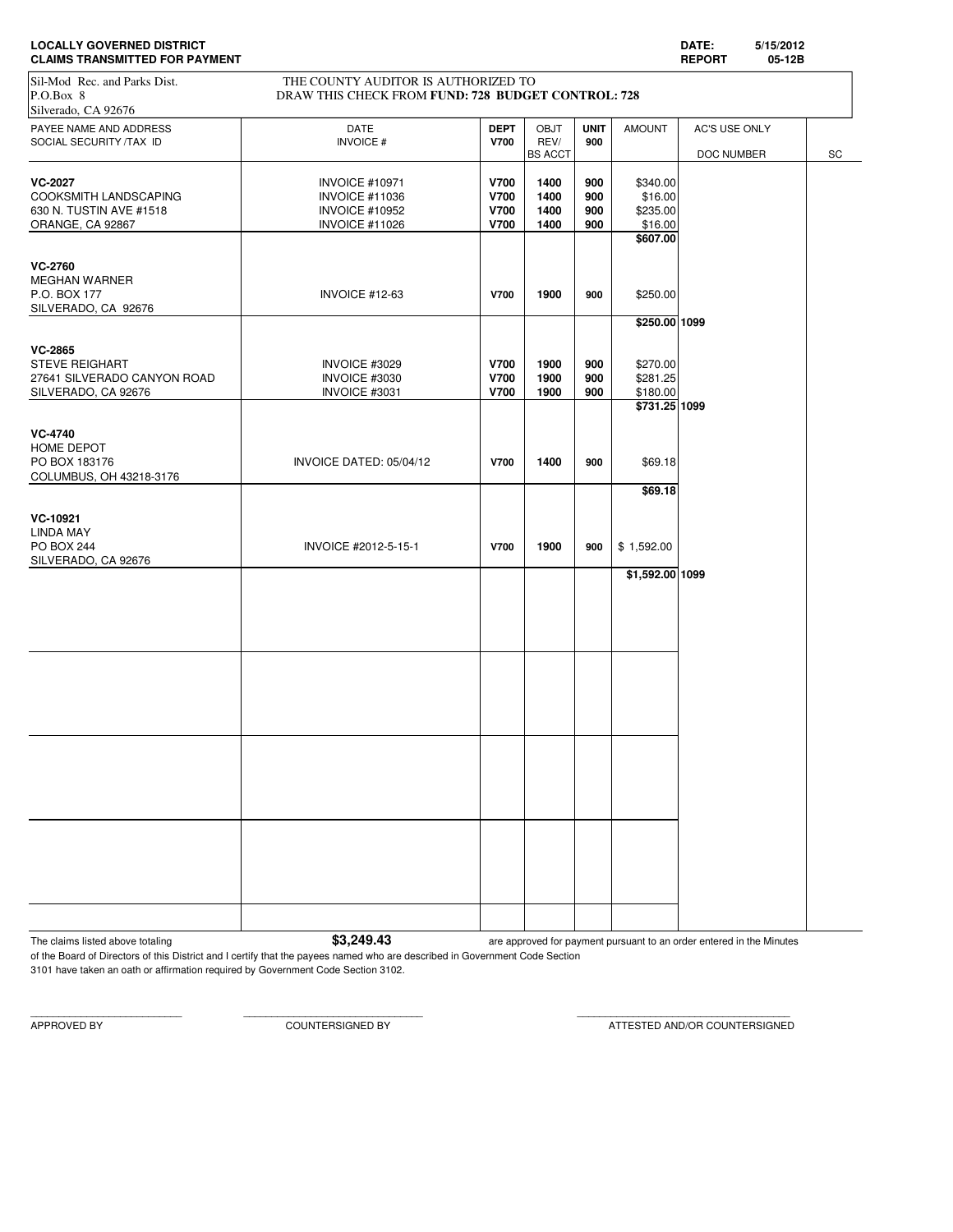# **LOCALLY GOVERNED DISTRICT DATE: 05/15/12**

| DATE: | 05/15 |
|-------|-------|
|       |       |

**CLAIMS TRANSMITTED FOR PAYMENT REPORT 05-12C** PAYEE NAME AND ADDRESS **DATE DEP** OBJT **UNIT** AMOUNT AC'S USE ONLY SOCIAL SECURITY /TAX ID **INVOICE # V700** REV/ **900 REV/ 900 BS** ACCT DOC NUMBER SC **REIMBURSEMENT OF CHECK #1938 VC-1672**<br> **PAID TO: JANI-KING**<br>
INVOICE #LAX05120449 SMRPD (BofA Account) **INVOICE #LAX05120449 V700** 1400 900 \$220.38<br>P.O. Box 8 **INVOICE #LAX05120442 V700** 1400 900 \$221.49 P.O. Box 8 **INVOICE #LAX05120442 V700** 1400 900 Silverado, CA 92676 **\$441.87 VC-1672 REIMBURSEMENT OF CHECK #1939**<br> **RAID TO: WASTE MANAGEMENT** SMRPD (BofA Account) **PAID TO: WASTE MANAGEMENT**<br>P.O. Box 8 **PAID TO: WASTE MANAGEMENT**<br>INVOICE #0060178-288 P.O. Box 8 INVOICE #0060178-2884-6 **V700 2800 900** \$209.90 Silverado, CA 92676 **\$209.90 REIMBURSEMENT OF CHECK #1940 VC-1672 PAID TO: IRWD** SMRPD (BofA Account) **METER #55418830 04/23/12 V700 2800 900** \$8.75<br>P.O. Box 8 **METER #51441202 04/23/12 V700 2800 900** \$55.78 P.O. Box 8 **METER #51441202 04/23/12 V700 2800 900** \$55.78<br>Silverado, CA 92676 **METER #56569388 04/23/12 V700 2800 900** \$118.92 METER #56569388 04/23/12 **\$183.45 REIMBURSEMENT OF DEBITS VC-1672 PAID TO: SCE** SMRPD (BofA Account)  $ACCOUNT #2-25-699-8121 04/2012 V700 2800 900 $66.23$ <br>P.O. Box 8 900 \$314.51 P.O. Box 8 ACCOUNT #2-32-988-1767 04/2012 **V700 2800 900** \$314.51 Silverado, CA 92676 **\$380.74 REIMBURSEMENT OF DEBITS VC-1672 PAID TO: AT&T** SMRPD (BofA Account) 2000 114-649-2850 05/10/12 **700 702 900** \$48.63<br>P.O. Box 8 702 900 \$39.87 P.O. Box 8 714-649-2428 05/10/12 **V700 702 900** \$39.87 Silverado, CA 92676 **\$88.50** Sil-Mod Rec. and Parks Dist. THE COUNTY AUDITOR IS AUTHORIZED TO P.O.Box 8 DRAW THIS CHECK FROM **FUND: 728 BUDGET CONTROL: 728** Silverado, CA 92676

The claims listed above totaling **\$1,304.46** 

are approved for payment pursuant to an order entered in the Minutes

of the Board of Directors of this District and I certify that the payees named who are described in Government Code Section 3101 have taken an oath or affirmation required by Government Code Section 3102.

APPROVED BY COUNTERSIGNED BY ATTESTED AND/OR COUNTERSIGNED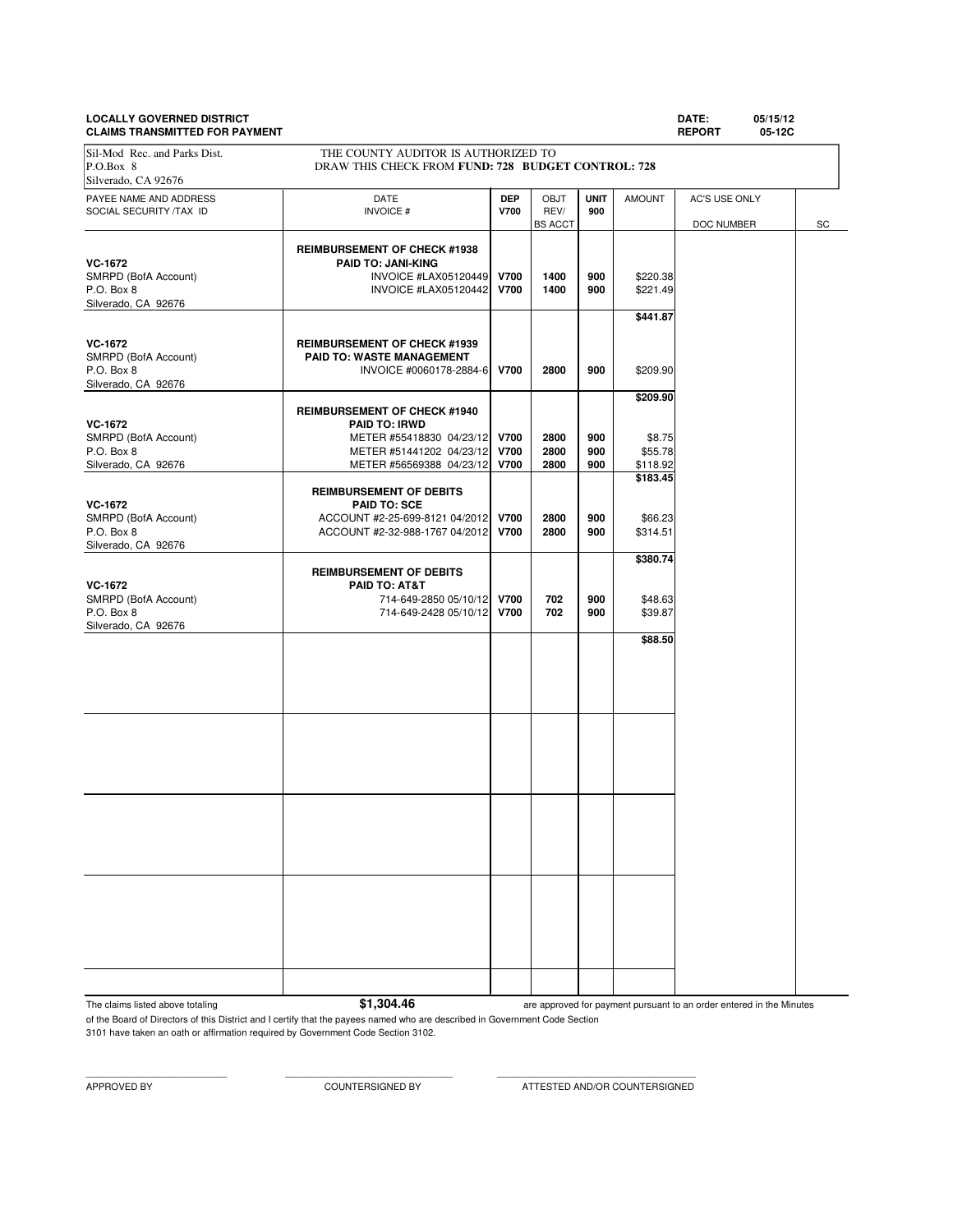

**SMRPD's Mission Statement - "To promote community well being** through programs and activities that protect, preserve and enrich the canyons' heritage, open space and unique way of life."

P.O. Box 8, Silverado California 92676 · www.smrpd.org

# MINUTES OF THE REGULAR MEETING OF THE BOARD OF DIRECTORS

# TUESDAY APR 24, 2012 AT 7:00 PM

# AT THE SILVERADO COMMUNITY CENTER

### 27641 SILVERADO CANYON ROAD, SILVERADO 92676

### DIRECTORS STAFF

Ron Shepston - President Aimee Bryer - Scc Director

Tom Smisek - Vice President Elizabeth Martyn - General Counsel

Greg Bates – Secretary Bev Mileham - Admin. Assistant

Marty Weel - Treasurer Steve Reighart - Caretaker

Brett Peterson - Director Meghan Warner - Bookkeeper

# **MINUTES**

**Action Item) This document is available in PDF format at http://www.smrpd.org**

CALL TO ORDER The meeting was called to order at 7:03 PM by Director Shepston, who acted as chairperson.

### **ROLL CALL**

All Directors were present, Caretaker Steve Reighart, Silverado Children's Center Director Aimee Bryer, and Admin. Assist. Bev Mileham

### **PUBLIC ATTENDANCE**

Hank Rodgers, Dick Ertman, Scott Breeden, Colleen Colgan, Mike Colgan, Mike Boeck, Dana Judd, Dan Dulac, Nancy Nichols, Carl Reinhart, Chad Kearns, Linda Kearns, Mary Schreiber

### **PUBLIC AND BOARD INPUT ON NON-AGENDIZED ITEMS**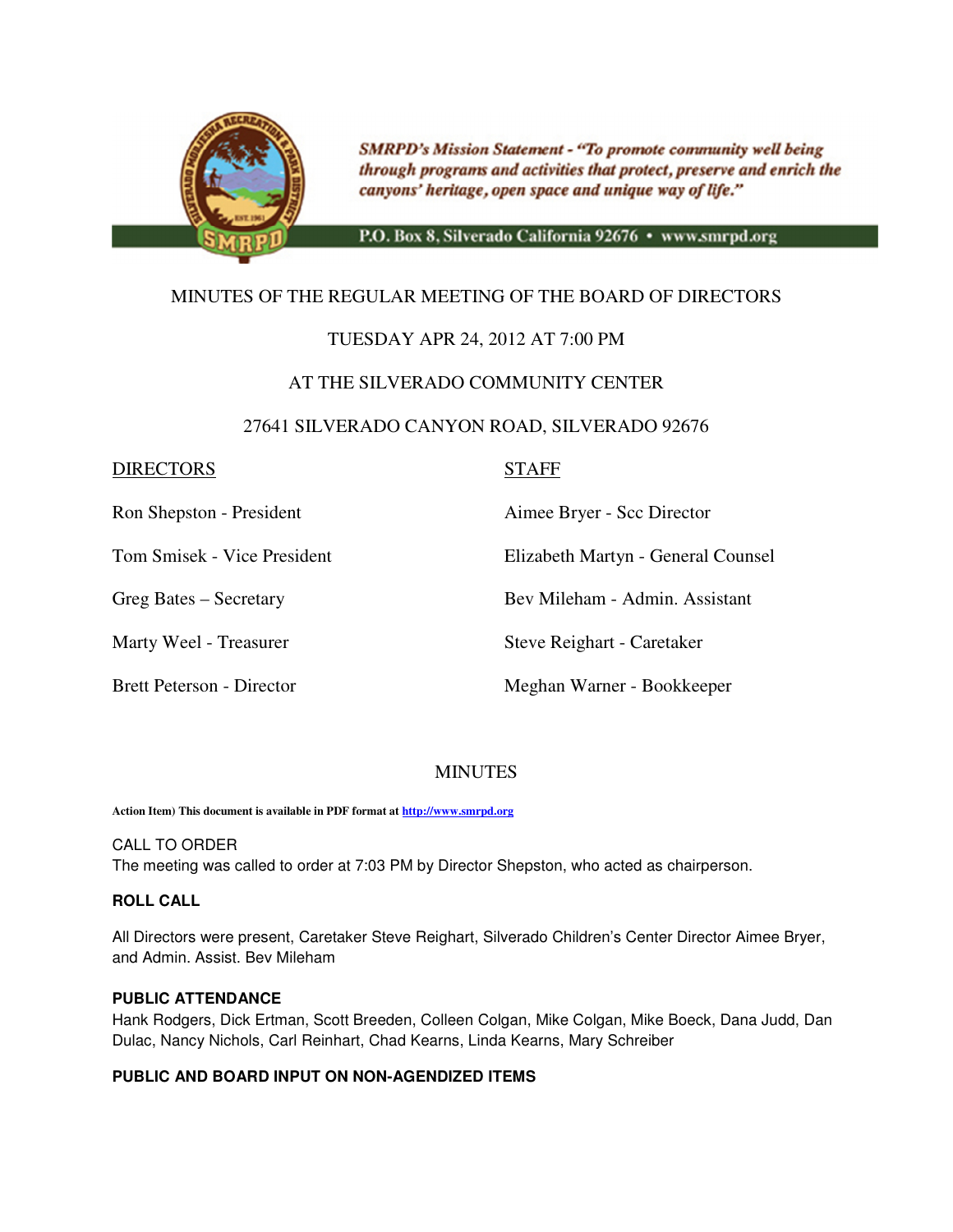Judy Bruno gave the Board special ADA compatible price quotes for portable toilets, for Modjeska park. The board will review them and discuss at the next meeting.

Mike Boeck gave the Children's Center a \$1,000 that was donated from the Warriors Society bike group.

Director Bates said that at the Special Meeting on April 15<sup>th</sup> that there was unanimous approval to buy a Mobile home for the Silverado CC. Director Bates entered an agreement for installations, including moving the existing blgs. The project total including all expenses is \$92,000.00.

# **CONSENT CALENDAR PAYMENT OF DISTRICT BILLS**

1st ACTION: Director Smisek made a motion to approve the Consent Calendar with the Minutes of March 27th, Special Mtg. Minutes March  $29<sup>th</sup>$ , Minutes April  $15<sup>th</sup>$  and District Bills, Transmittals 04-12A \$250, 04-12B \$1241.75, and 04-12C \$1302.68, and correspondence, Director Weel seconded. Unanimously approved.

CHILDRENS CENTER DIRECTORS REPORT

Director Aimee Bryer gave Directors the Children's Center financials to review.

The Children's Center sign is being replaced with the help of Director Smisek.

Lots of fundraising is in the works, including an event at Tucker Sanctuary, a booth at Heritage park during their Garden Tours, Italian dinner and Chili cook off.

This month are parent teacher conferences, Mothers Day Tea, and A Week of the Young Child.

# **OTHER DISTRICT BUSINESS**

**A.** 

Director Weel volunteered to represent SMRPD in attending and voting at the LAFCO nomination meeting.

**2 ND ACTION: Director Bates made a motion for Director Weel to attend and vote at the LAFCO meeting and Director Shepston would be an alternate. Director Smisek seconded. Unanimously approved.** 

**B.** 

Director Bates is meeting with Mobile home installers tomorrow, escrow will begin soon.

C.

Director Shepston has asked St. Michaels Abbey for their NOP comments. They say they are troubled by some of them. The want to work with the parking situation.

A contract for parking was discussed, Director Peterson and Dick Ertman worried that a contract for the parking situation may be a problem, saying that it may be giving up rights in the future. Director Peterson asked if the contract was approved by the entire board.

### DIRECTORS COMMENTS